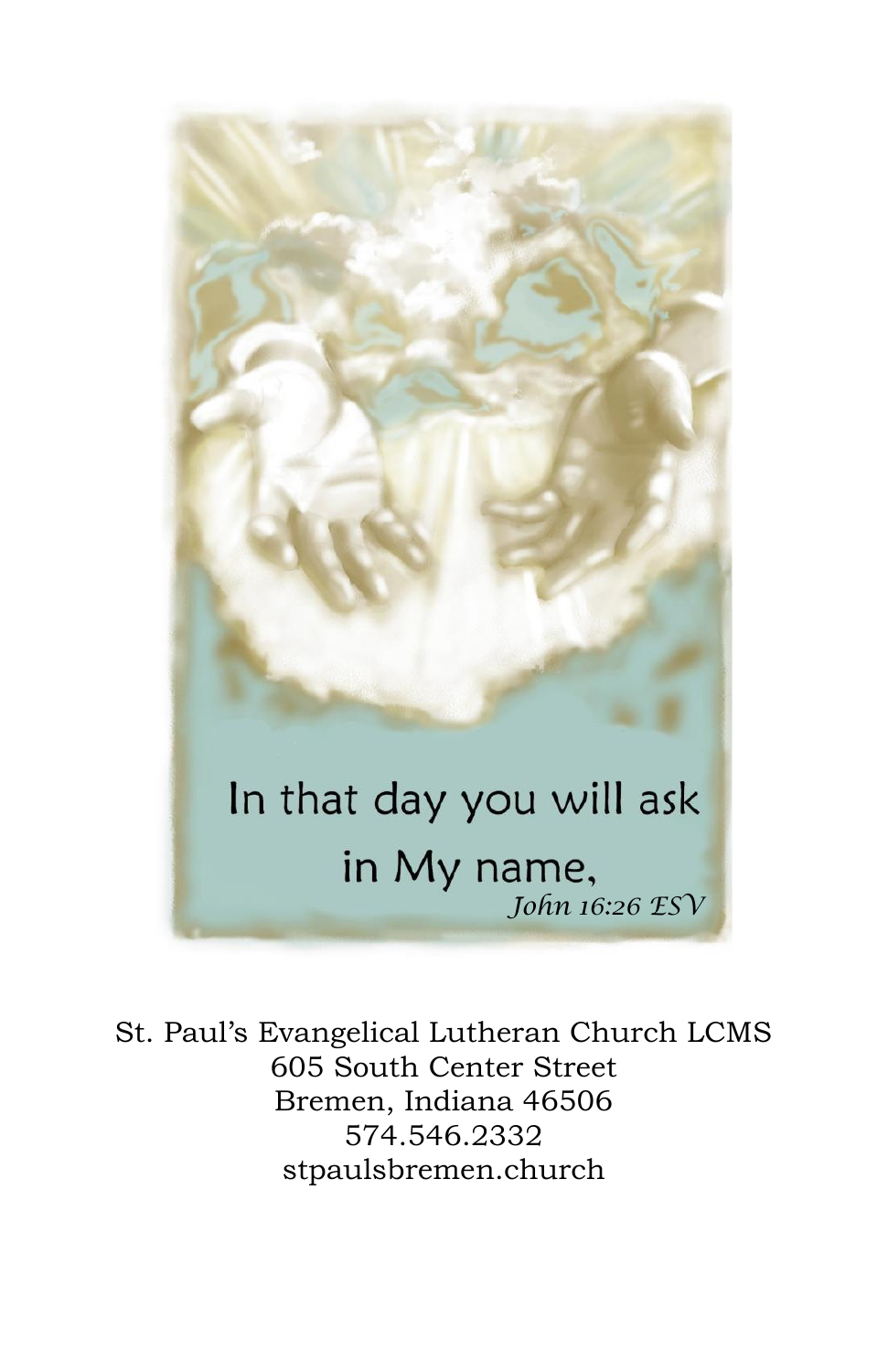The celebration of the resurrection of Jesus now moves toward His ascension and the sending of the Spirit at Pentecost. Indeed, only on the foundation of His ascension and the gift of the Spirit was the reality of eternal life, gained and revealed in the Passion and resurrection, given to those who believe. Pentecost is, therefore, the actualization of the "for us" inherent in the voluntary Passion of Jesus and His resurrection. We praise God that you are here in His House this morning!

**There is a Cry Room** available for use during our worship service. It is located just outside the sanctuary. **Children Leaving the Sanctuary:** This is a matter of caring concern for your child, or the young child that you are responsible for, age 13 or younger. The Board of Lay Ministry asks that if your child needs to leave the sanctuary during the worship service, you as a parent or responsible adult will need to escort them to and from the sanctuary. Thank you

*The Lord's Supper* is a very special privilege God gives to His people. Because those who eat and drink our Lord's body and blood unworthily do so to their great harm and because the Holy Communion is a confession of the faith which is confessed at this altar, any who are not yet instructed, in doubt, or who hold a confession differing from that of this congregation and the Lutheran Church – Missouri Synod, and yet desire to receive this sacrament, are asked first to speak with the pastor or an elder.

## **OUR OFFERINGS TO THE LORD FROM HIS BLESSINGS TO US**

Offerings remind us of the blessings God has given us and are an opportunity to thank Him for what He has done in our lives. Please place your offerings in our Offering Box located in front of the water fountains in the narthex of the church. You may also choose "etithing" by having a weekly deposit to St Paul's from your bank account. If you have questions on e-tithing, please contact the Church Office.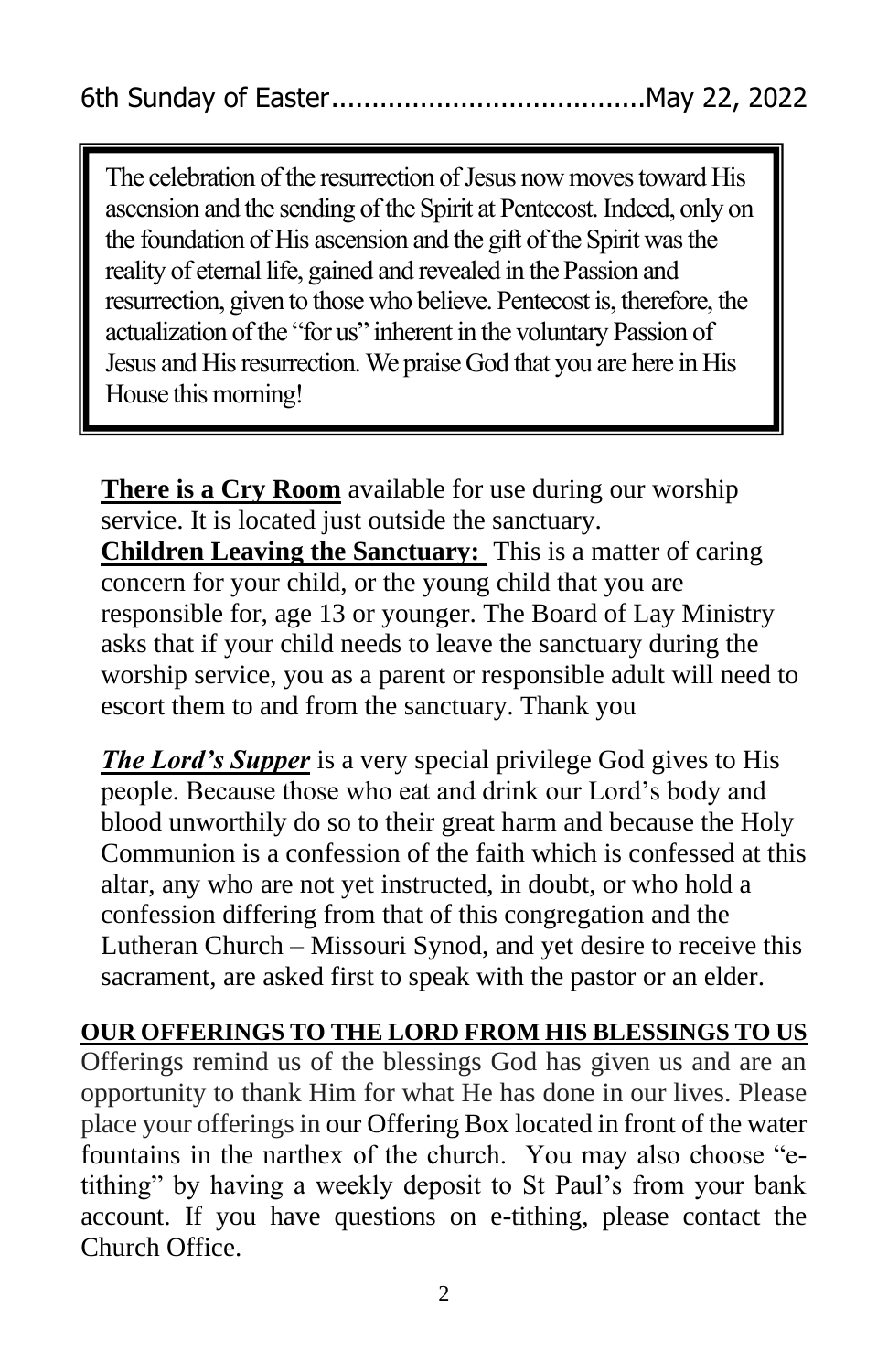**Opening Hymn 766** "Our Father, Who from Heaven Above"

 $\div$  CONFESSION AND ABSOLUTION  $\div$ 

- **P** In the name of the Father and of the  $\pm$  Son and of the Holy Spirit.
- C **Amen.**
- $\overline{P}$  Our help is in the name of the Lord,
- $\blacksquare$  who made heaven and earth.
- P If You, O Lord, kept a record of sins, O Lord, who could stand? C **But with You there is forgiveness; therefore You are feared.**
- $\overline{P}$  Since we are gathered to hear God's Word, call upon Him in prayer and praise, and receive the body and blood of our Lord Jesus Christ in the fellowship of this altar, let us first consider our unworthiness and confess before God and one another that we have sinned in thought, word, and deed, and that we cannot free ourselves from our sinful condition. Together as His people let us take refuge in the infinite mercy of God, our heavenly Father, seeking His grace for the sake of Christ, and saying: **God, be merciful to me, a sinner.**

## C **Almighty God, have mercy upon us, forgive us our sins, and lead us to everlasting life. Amen.**

P Almighty God, merciful Father, in Holy Baptism You declared us to be Your children and gathered us into Your one, holy Church, in which You daily and richly forgive us our sins and grant us new life through Your Spirit. Be in our midst, enliven our faith, and graciously receive our prayer and praise; through Your Son, Jesus Christ, our Lord.

## C **Amen.**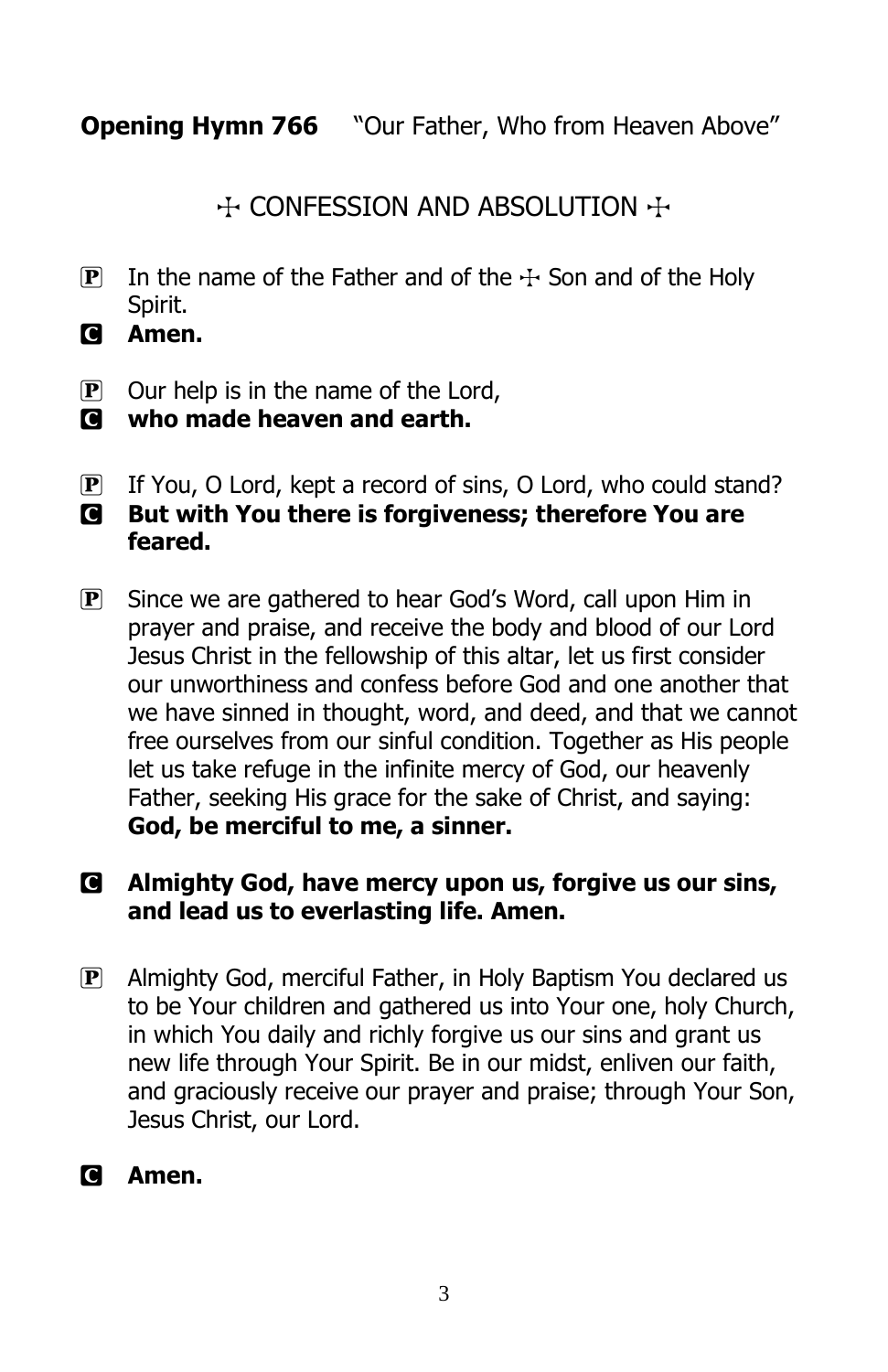## $\div$  SERVICE OF THE WORD  $\div$

**Introit** Psalm 55:4, 16-18, 22

- $\mathbf{P}$  Cast your burden on the LORD, and He will sustain you;
- C **He will never permit the righteous to be moved.**
- $\mathbf{P}$  My heart is in anguish within me;
- C **the terrors of death have fallen upon me.**
- P But I call to God,
- C **and the LORD will save me.**
- $\mathbf{P}$  Evening and morning and at noon I utter my complaint and moan,
- C **and He hears my voice.**
- $\mathbf{P}$  He redeems my soul in safety from the battle that I wage,
- C **for many are arrayed against me.**
- **All: Glory be to the Father and to the Son and to the Holy Spirit; as it was in the beginning, is now, and will be forever. Amen.**
- $\overline{P}$  Cast your burden on the LORD, and He will sustain you;
- C **He will never permit the righteous to be moved.**



## **Gloria in Excelsis** LSB 204



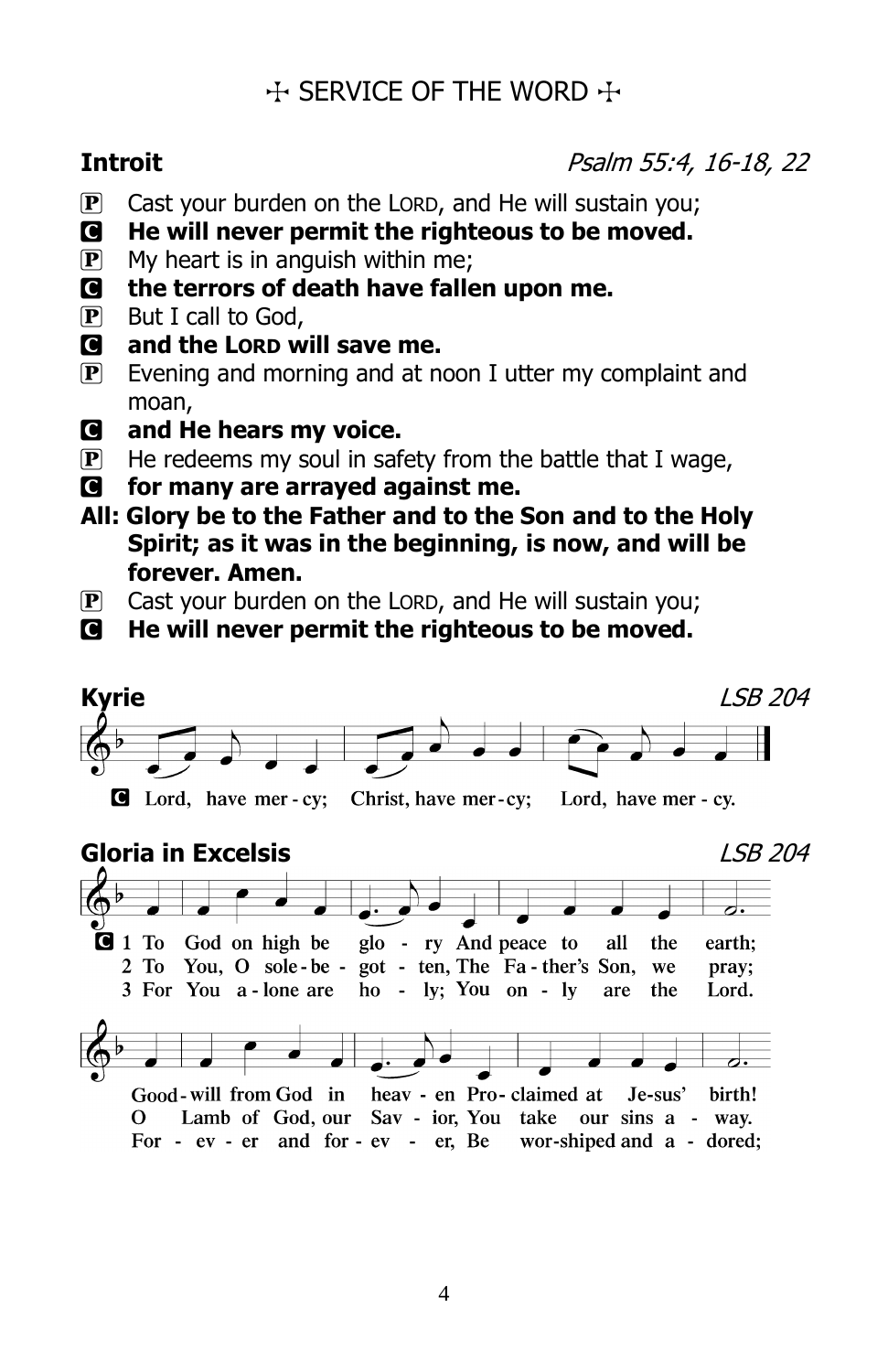

We praise and bless You, Fa - ther; Your ho - ly name, we  $sing-$ Have mer - cy on us, Je - sus; Re - ceive our heart - felt crv. You with the Ho - ly Spir - it A - lone are Lord Most High,



Our thanks for Your great glo - ry, Lord God, our heav'n-ly King. Where You in pow'r are seat-ed At God's right hand on high— God the Fa-ther's glo-ry. "A-men!" our glad re-ply. In *Text: Stephen P. Starke*

## **Salutation and Collect of the Day**

 $\mathbf{P}$  The Lord be with you.

## C **And also with you.**

 $\left| \mathbf{P} \right|$  Let us pray.

O God, the giver of all that is good, by Your holy inspiration grant that we may think those things that are right and by Your merciful guiding accomplish them; through Jesus Christ, Your Son, our Lord, who lives and reigns with You and the Holy Spirit, one God, now and forever.

## C **Amen.**

## **First Reading Acts 16:9–15**

<sup>9</sup>A vision appeared to Paul in the night: a man of Macedonia was standing there, urging him and saying, "Come over to Macedonia and help us." <sup>10</sup>And when Paul had seen the vision, immediately we sought to go on into Macedonia, concluding that God had called us to preach the gospel to them.

<sup>11</sup>So, setting sail from Troas, we made a direct voyage to Samothrace, and the following day to Neapolis,  $12$  and from there to Philippi, which is a leading city of the district of Macedonia and a Roman colony. We remained in this city some days. <sup>13</sup>And on the Sabbath day we went outside the gate to the riverside, where we supposed there was a place of prayer, and we sat down and spoke to the women who had come together.  $14$ One who heard us was a woman named Lydia, from the city of Thyatira, a seller of purple goods, who was a worshiper of God. The Lord opened her heart to pay attention to what was said by Paul. <sup>15</sup>And after she was baptized,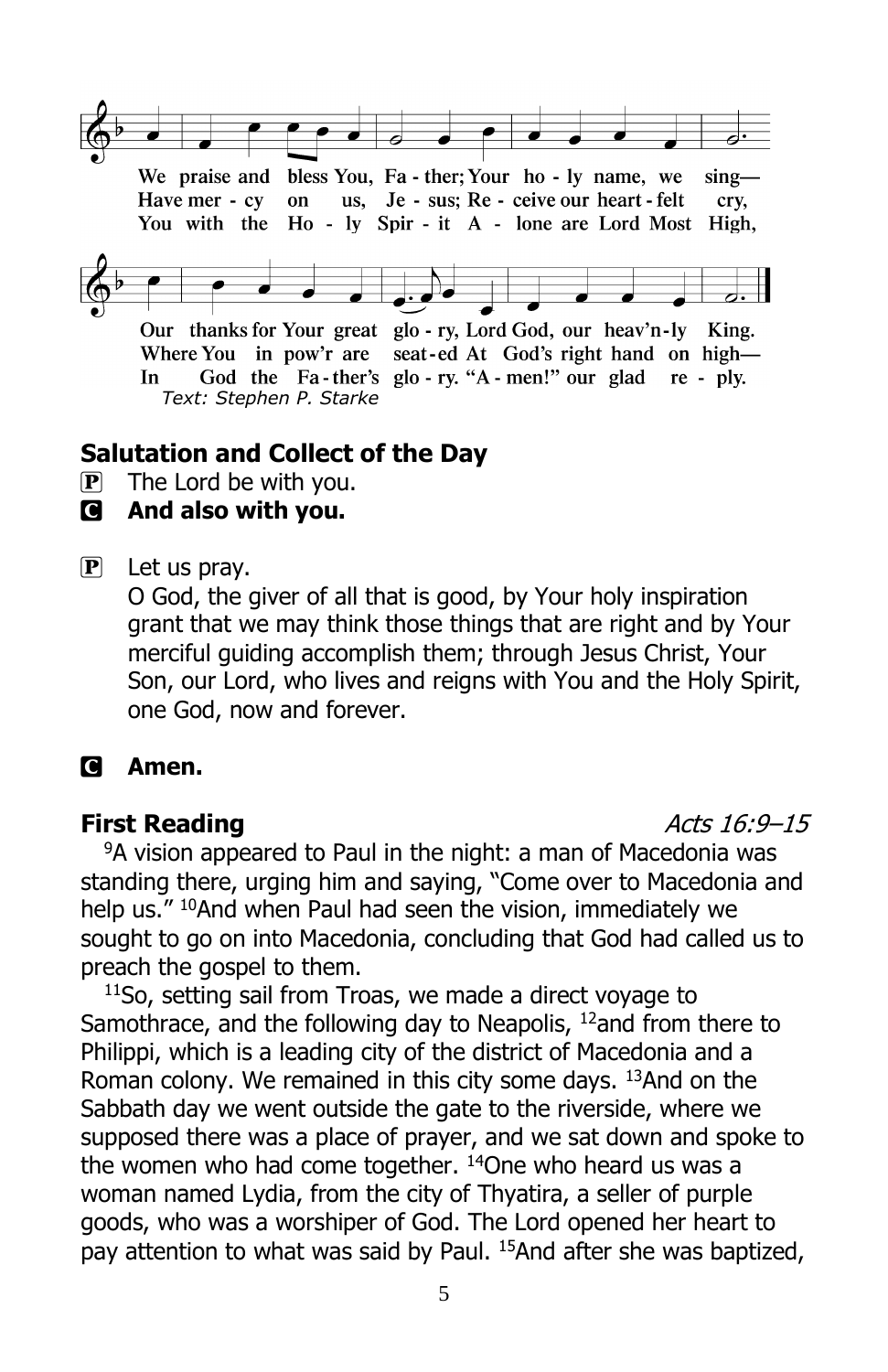and her household as well, she urged us, saying, "If you have judged me to be faithful to the Lord, come to my house and stay." And she prevailed upon us.

- $\mathbf{P}$  This is the Word of the Lord.
- C **Thanks be to God.**

Gradual **Gradual** Matthew 28:7, Hebrews 2:7, Psalm 8:6

- $\mathbf{P}$  Christ has risen from the dead.
- C **God the Father has crowned Him with glory and honor.**
- $\mathbf{P}$  He has given Him dominion over the works of His hands;
- C **He has put all things under His feet.**

**Epistle** Revelation 21:9–14, 21–27

<sup>9</sup>Then came one of the seven angels who had the seven bowls full of the seven last plagues and spoke to me, saying, "Come, I will show you the Bride, the wife of the Lamb." <sup>10</sup>And he carried me away in the Spirit to a great, high mountain, and showed me the holy city Jerusalem coming down out of heaven from God, <sup>11</sup>having the glory of God, its radiance like a most rare jewel, like a jasper, clear as crystal. <sup>12</sup>It had a great, high wall, with twelve gates, and at the gates twelve angels, and on the gates the names of the twelve tribes of the sons of Israel were inscribed— $13$ on the east three gates, on the north three gates, on the south three gates, and on the west three gates. <sup>14</sup>And the wall of the city had twelve foundations, and on them were the twelve names of the twelve apostles of the Lamb. . . .

 $21$ And the twelve gates were twelve pearls, each of the gates made of a single pearl, and the street of the city was pure gold, transparent as glass.

 $22$ And I saw no temple in the city, for its temple is the Lord God the Almighty and the Lamb. <sup>23</sup>And the city has no need of sun or moon to shine on it, for the glory of God gives it light, and its lamp is the Lamb. <sup>24</sup>By its light will the nations walk, and the kings of the earth will bring their glory into it,  $25$  and its gates will never be shut by day—and there will be no night there.  $^{26}$ They will bring into it the glory and the honor of the nations. <sup>27</sup>But nothing unclean will ever enter it, nor anyone who does what is detestable or false, but only those who are written in the Lamb's book of life.

- $\mathbf{P}$  This is the Word of the Lord.
- C **Thanks be to God.**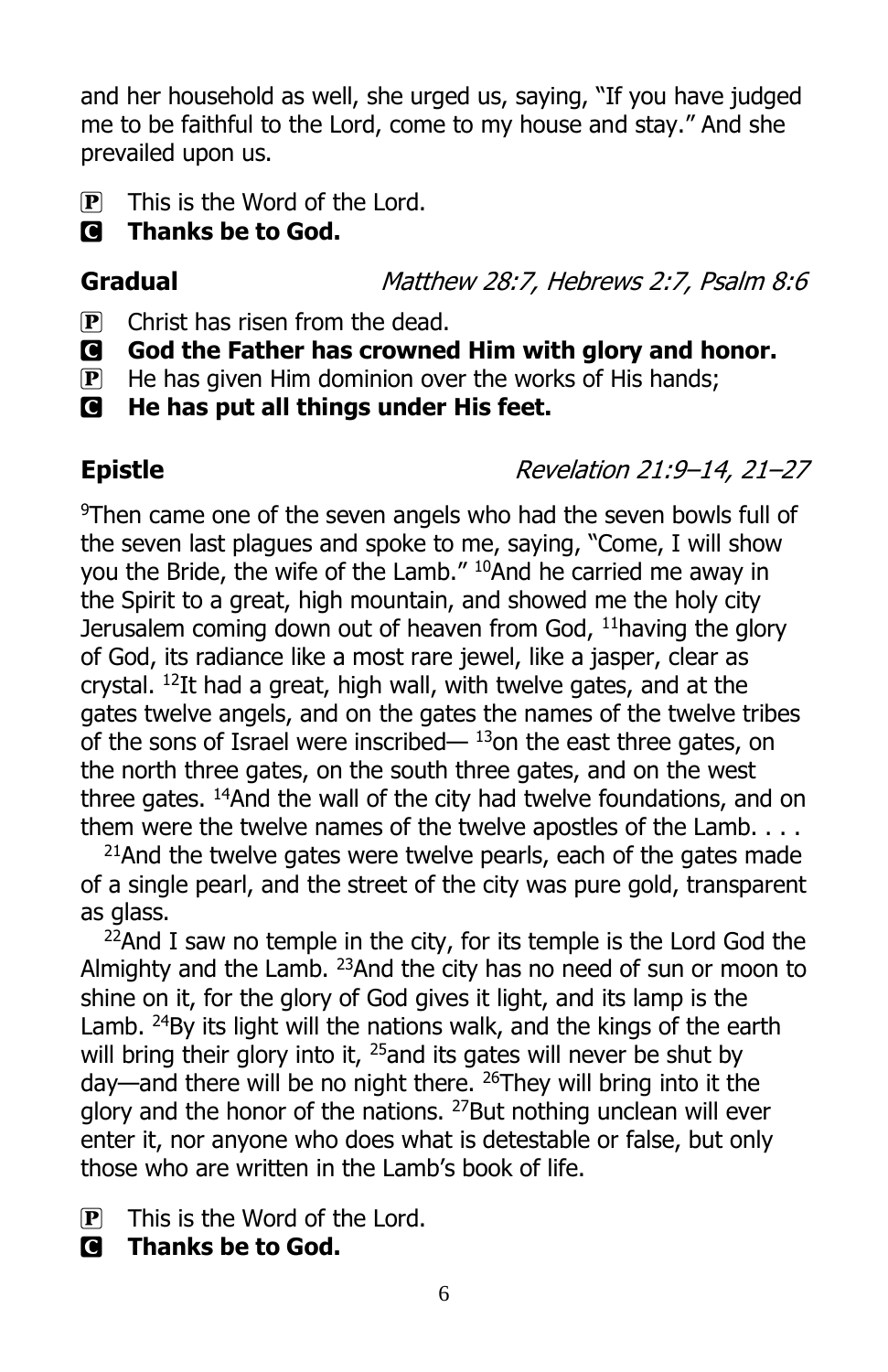## **Alleluia and Verse**



**Holy Gospel** John 16:23–33

**P** The Holy Gospel according to St. John, the sixteenth chapter. C **Glory to You, O Lord.**

<sup>23</sup> Jesus said: "In that day you will ask nothing of Me. Truly, truly, I say to you, whatever you ask of the Father in My name, He will give it to you. <sup>24</sup>Until now you have asked nothing in My name. Ask, and you will receive, that your joy may be full.

 $25$ "I have said these things to you in figures of speech. The hour is coming when I will no longer speak to you in figures of speech but will tell you plainly about the Father. <sup>26</sup>In that day you will ask in My name, and I do not say to you that I will ask the Father on your behalf; <sup>27</sup>for the Father Himself loves you, because you have loved Me and have believed that I came from God. <sup>28</sup>I came from the Father and have come into the world, and now I am leaving the world and going to the Father."

<sup>29</sup>His disciples said, "Ah, now You are speaking plainly and not using figurative speech! <sup>30</sup>Now we know that You know all things and do not need anyone to question You; this is why we believe that You came from God." <sup>31</sup>Jesus answered them, "Do you now believe?  $32$ Behold, the hour is coming, indeed it has come, when you will be scattered, each to his own home, and will leave Me alone. Yet I am not alone, for the Father is with Me. <sup>33</sup>I have said these things to you, that in Me you may have peace. In the world you will have tribulation. But take heart; I have overcome the world."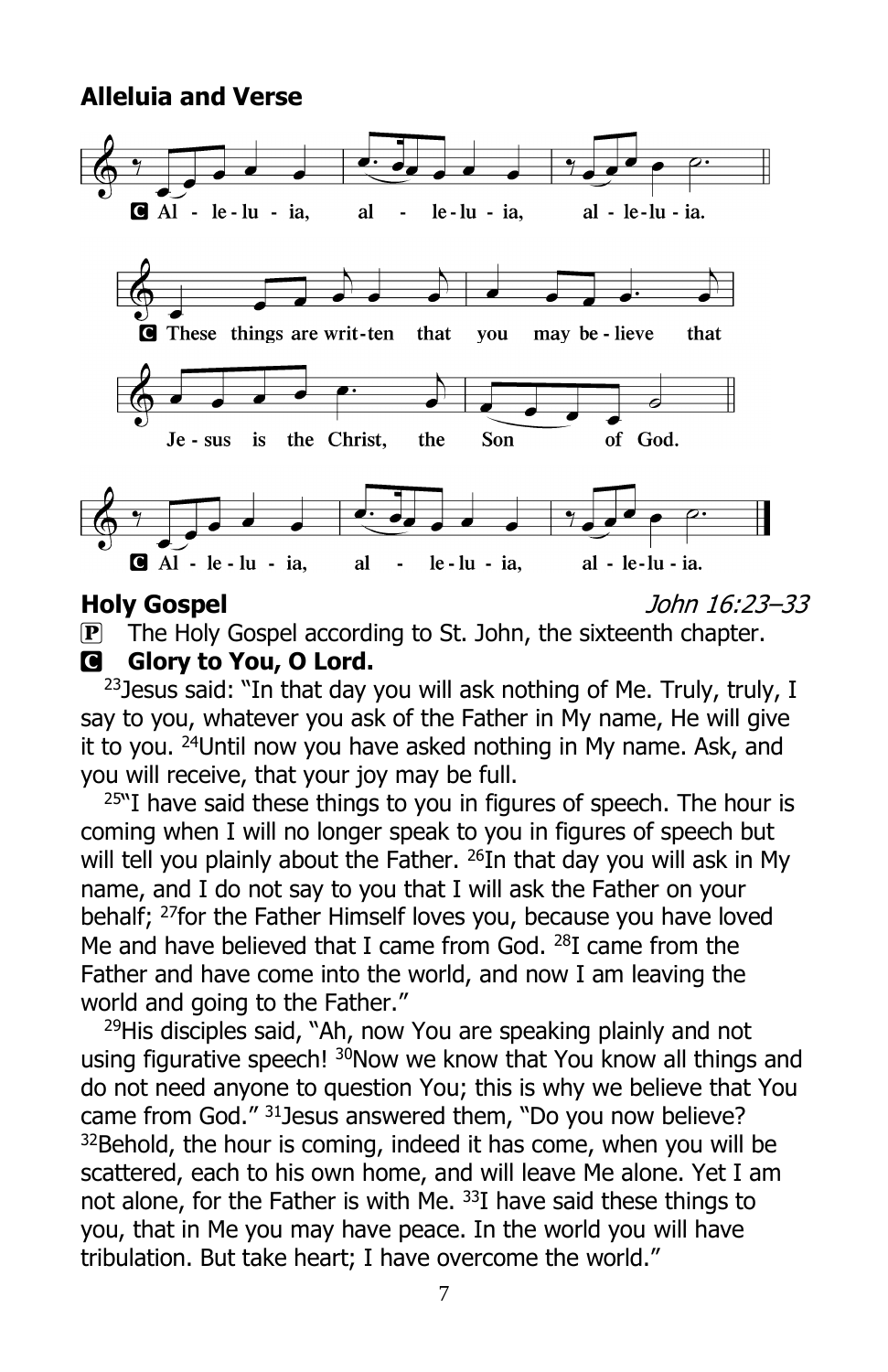- P This is the Gospel of the Lord.
- C **Praise to You, O Christ.**

## **Nicene Creed**

C **I believe in one God, the Father Almighty, maker of heaven and earth and of all things visible and invisible.**

**And in one Lord Jesus Christ, the only-begotten Son of God, begotten of His Father before all worlds, God of God, Light of Light, very God of very God, begotten, not made, being of one substance with the Father, by whom all things were made; who for us men and for our salvation came down from heaven and was incarnate by the Holy Spirit of the virgin Mary and was made man; and was crucified also for us under Pontius Pilate. He suffered and was buried. And the third day He rose again according to the Scriptures and ascended into heaven and sits at the right hand of the Father. And He will come again with glory to judge both the living and the dead, whose kingdom will have no end.**

**And I believe in the Holy Spirit, the Lord and giver of life, who proceeds from the Father and the Son, who with the Father and the Son together is worshiped and glorified, who spoke by the prophets. And I believe in one holy Christian and apostolic Church, I acknowledge one Baptism for the remission of sins, and I look for the resurrection of the dead and the life** T **of the world to come. Amen.**

**Hymn 773** "Hear Us, Father, When We Pray"

## **Sermon Text** John 16:23-33

**Sermon** "The Day Has Come to Pray to the Father"

I. The resurrection and the gift of the Spirit bring a  $\hspace{1cm}$  "

II. The new "Day" is a time of  $\blacksquare$ 

**Hymn 810** "O God of God, O Light of Light"

## **Prayers**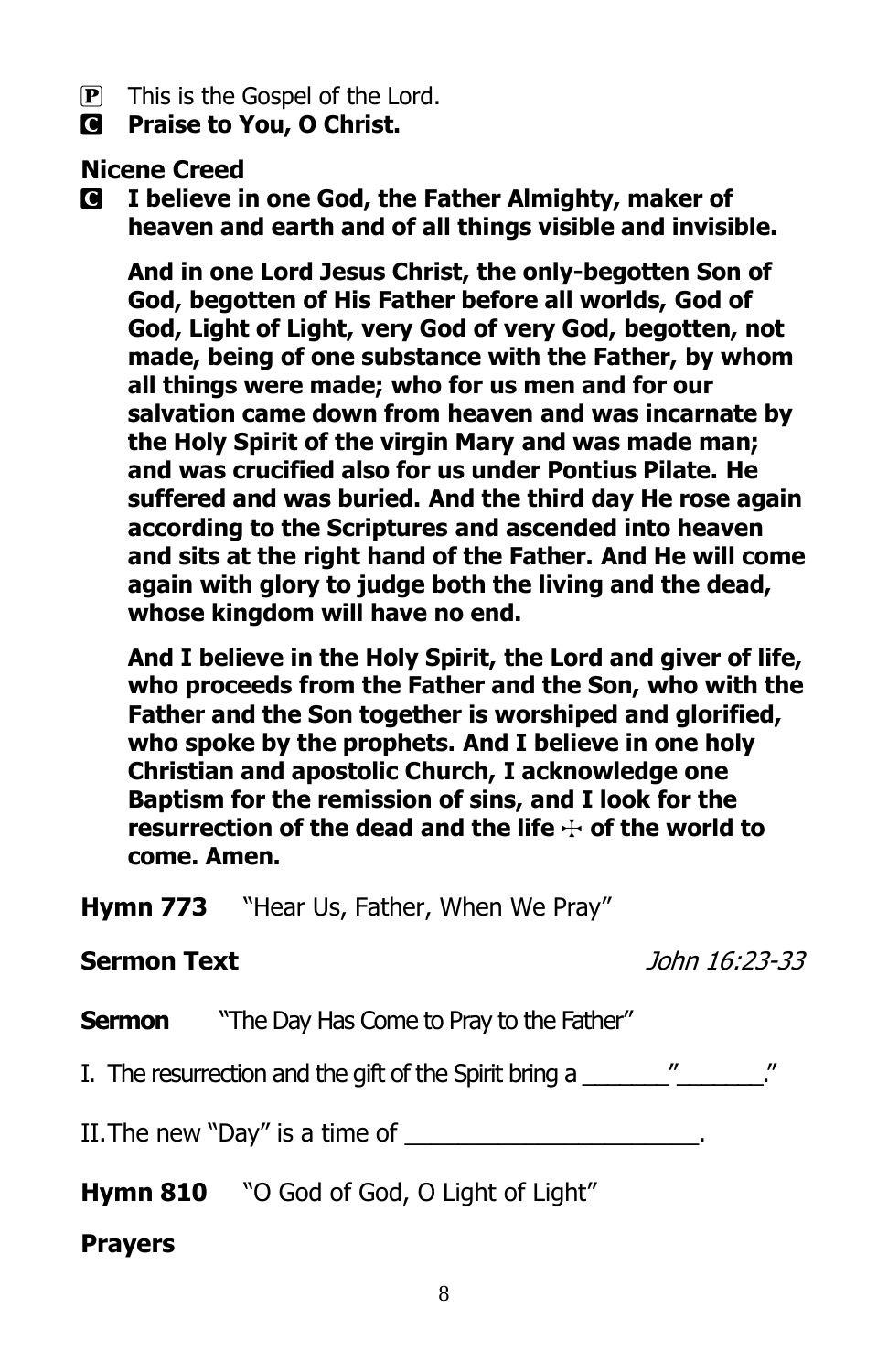## $\div$  SERVICE OF THE SACRAMENT  $\div$

## **Preface** LSB 208

 $\overline{P}$  The Lord be with you.

- C **And also with you.**
- $\mathbf{P}$  Lift up your hearts.
- $\blacksquare$  We lift them to the Lord.
- $\left| \mathbf{P} \right|$  Let us give thanks to the Lord our God.
- C **It is right to give Him thanks and praise.**
- $\overline{P}$  It is truly good, right, and salutary that we should at all times and in all places give thanks to You, O Lord, holy Father, almighty and everlasting God, for the countless blessings You so freely bestow on us and all creation. Above all, we give thanks for Your boundless love shown to us when You sent Your onlybegotten Son, Jesus Christ, into our flesh and laid on Him our sin, giving Him into death that we might not die eternally. Because He is now risen from the dead and lives and reigns to all eternity, all who believe in Him will overcome sin and death and will rise again to new life. Therefore with angels and archangels and with all the company of heaven we laud and magnify Your glorious name, evermore praising You and saying:

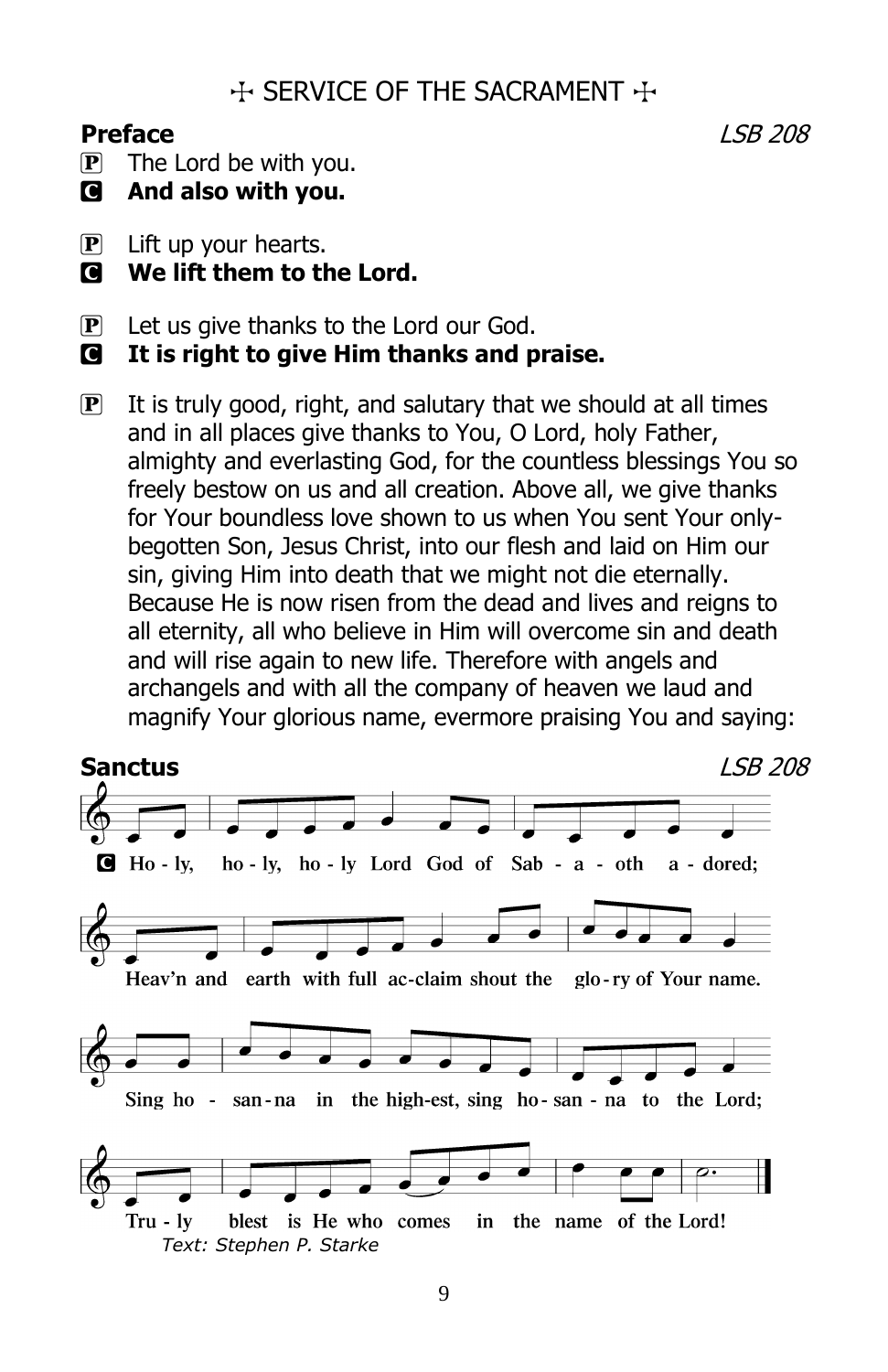## **Prayer of Thanksgiving**

 $\mathbf{P}$  Blessed are You, O Lord our God, king of all creation, for You have had mercy on us and given Your only-begotten Son that whoever believes in Him should not perish but have eternal life.

For Christ, our Passover Lamb, has been sacrificed. By His death, He has redeemed us from bondage to sin and death, and by His resurrection, He has delivered us into new life in Him.

Grant us to keep the Feast in sincerity and truth, faithfully eating His body given into death and drinking His life's blood poured out for our salvation until we pass through death to the promised land of life eternal.

Hear us as we pray in His name and as He has taught us:

## **Lord's Prayer**

C **Our Father who art in heaven, hallowed be Thy name, Thy kingdom come, Thy will be done on earth as it is in heaven; give us this day our daily bread; and forgive us our trespasses as we forgive those who trespass against us; and lead us not into temptation, but deliver us from evil. For Thine is the kingdom and the power and the glory forever and ever. Amen.**

## **The Words of Our Lord**

## **Pax Domini**

- $\mathbf{P}$  The peace of the Lord be with you always.
- C **Amen.**

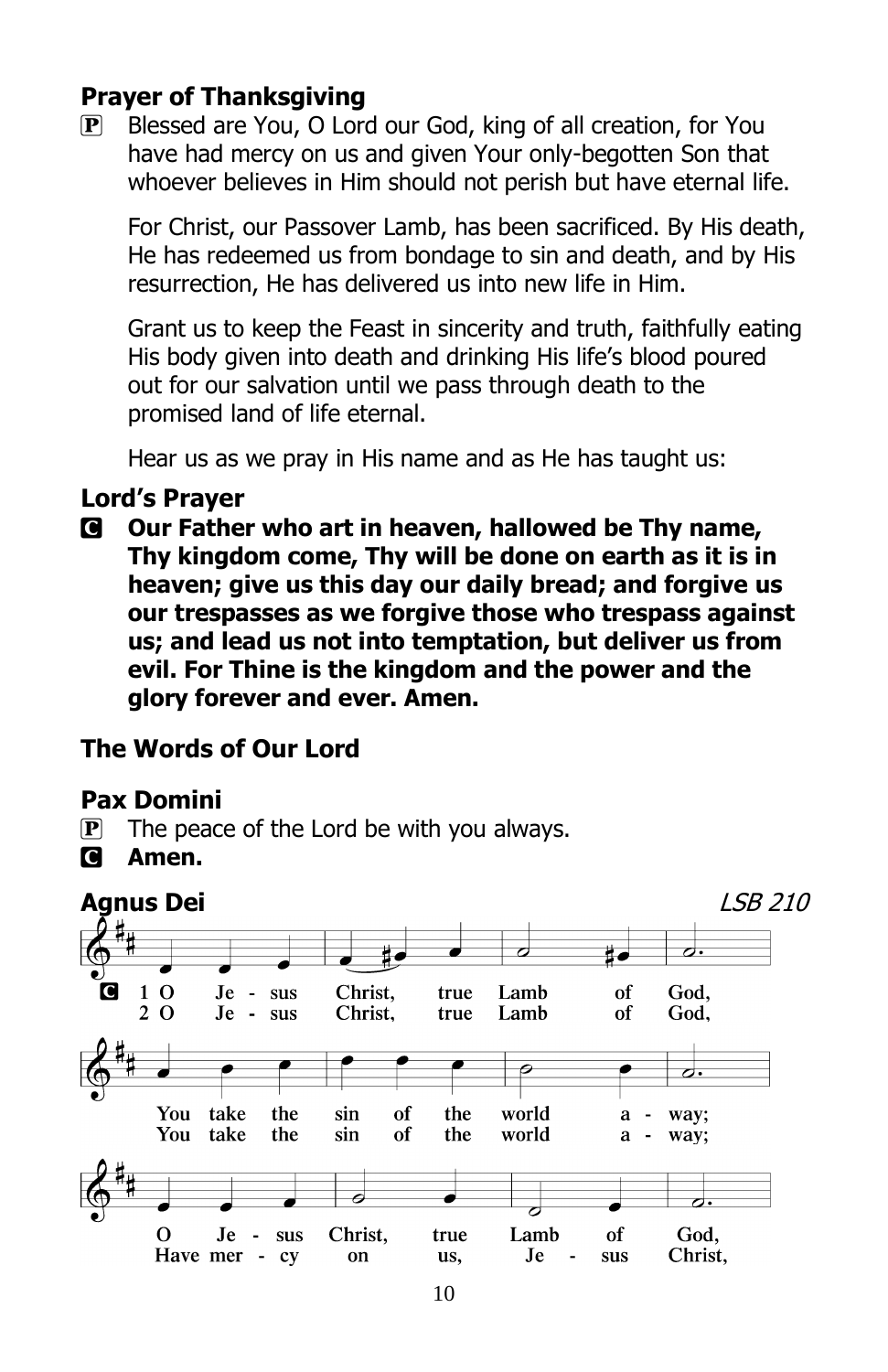

- **Hymn 636** "Soul, Adorn Yourself with Gladness"
- **Hymn 620** "Jesus Comes Today with Healing"
- **Hymn 643** "Sent Forth by God's Blessing"

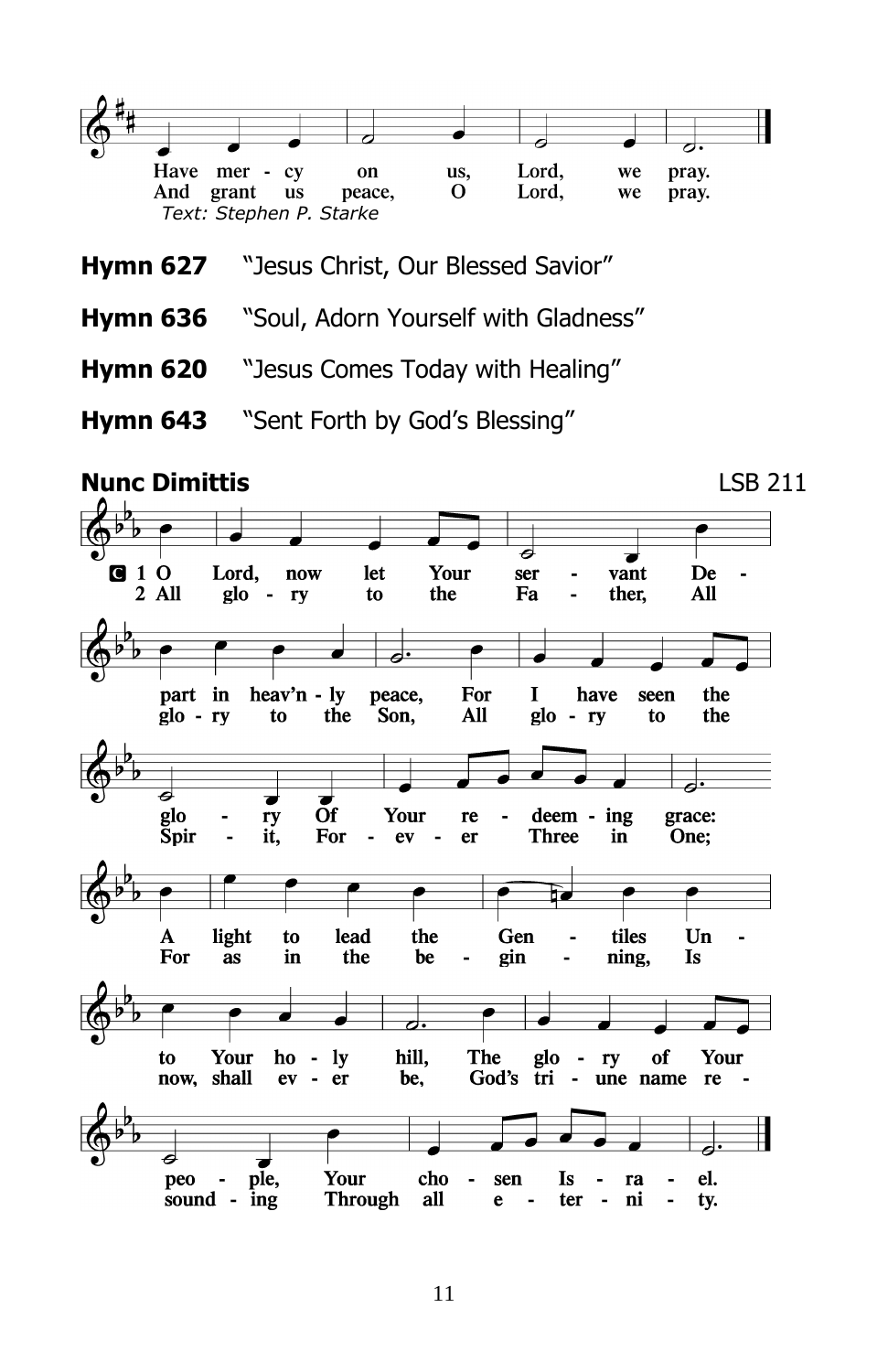## **Post-Communion Collect**

## $[P]$  Let us pray.

We give thanks to You, almighty God, that You have refreshed us through this salutary gift, and we implore You that of Your mercy You would strengthen us through the same in faith toward You and in fervent love toward one another; through Jesus Christ, Your Son, our Lord, who lives and reigns with You and the Holy Spirit, one God, now and forever.

C **Amen.**

## **Benedicamus** LSB 212

- P Let us bless the Lord.
- C **Thanks be to God.**

## **Benediction**

 $\mathbf{P}$  The Lord bless you and keep you. The Lord make His face shine on you and be gracious to you. The Lord look upon you with favor and  $\pm$  give you peace.

C **Amen.**

## **Closing Hymn 921** "On What Has Now Been Sown"

### **Acknowledgments**

Divine Service, Setting Four from Lutheran Service Book

Unless otherwise indicated, Scripture quotations are from the ESV® Bible (The Holy Bible, English Standard Version®), copyright © 2001 by Crossway, a publishing ministry of Good News Publishers. Used by permission. All rights reserved.

Created by Lutheran Service Builder © 2022 Concordia Publishing House.

**Altar guild** will meet Tuesday, May 31, at 6:30 p.m. Anyone interested in the work of the guild may attend.

**Meals on Wheels Door offering on May 29th, 2022** We would like to keep our prices low so that meals can be affordable for all seniors. If you are interested in helping, we will have a door offering on May 29<sup>th</sup> after the worship service. Checks can be made payable to St. Paul's Lutheran Church with **Meals on Wheels** noted in the memo section.

Please mark your calendars for the **Firemen Festival- June 14-18th .** PTL will once again be volunteering in the ticket booths. More information on available time slots will be coming soon!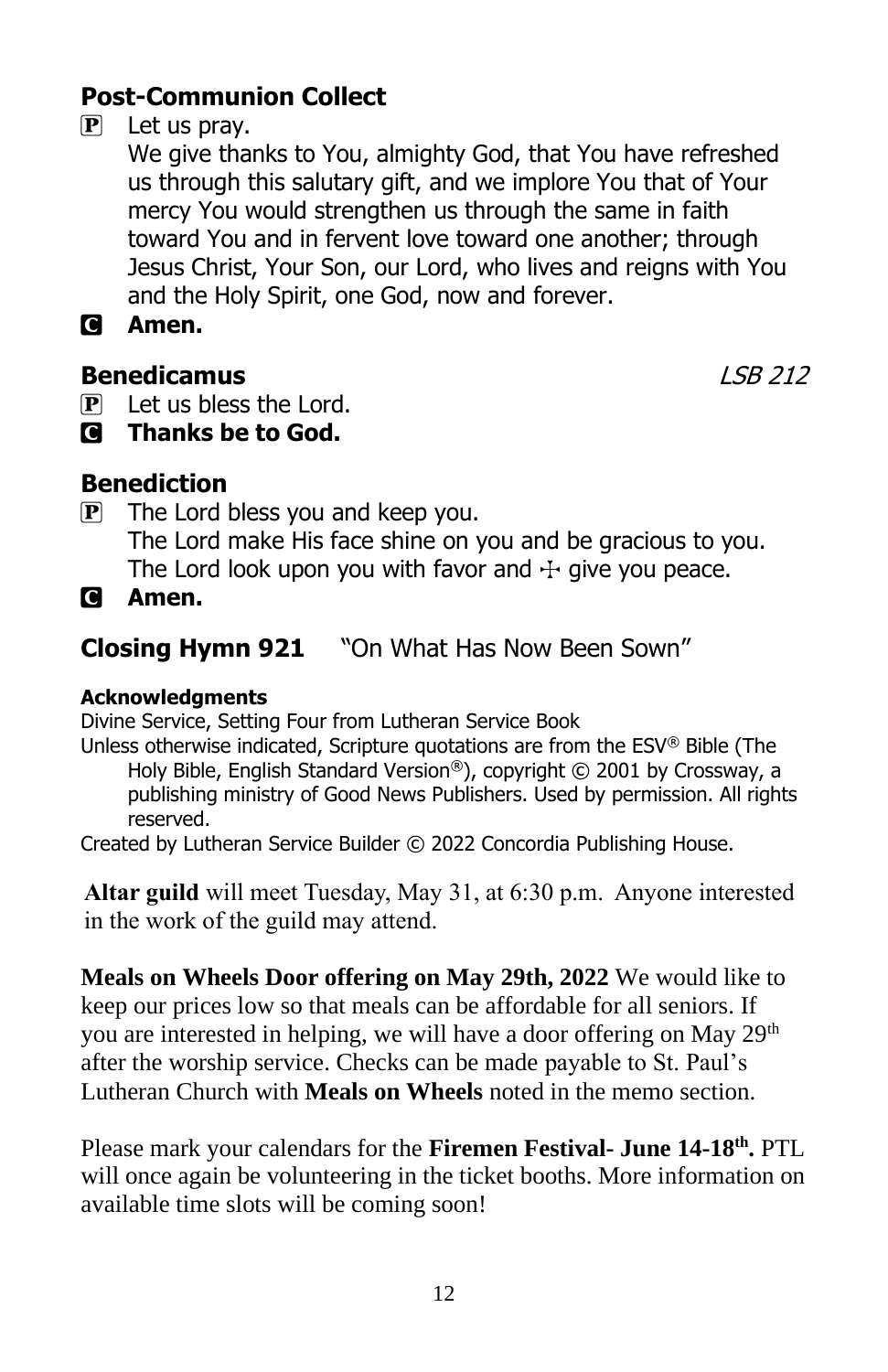## **Calendar of Events**

| <b>MON:</b>   |  |
|---------------|--|
|               |  |
| <b>TUES:</b>  |  |
|               |  |
|               |  |
| WED:          |  |
|               |  |
|               |  |
| <b>THURS:</b> |  |
|               |  |
|               |  |
|               |  |
|               |  |
|               |  |

**The Board of Christian Education** THANKS you for the contributions given to the "Pew Bible Fund." We are pleased to announce that our goal has been reached. What a blessing it is to have this opportunity to again place the Word of God in the hands of His people!

**LWML: Indiana District Convention, June 17-19,** Ft. Wayne Concordia Lutheran High School. Registration now open online. If you'd like a paper copy, ask Elaine. Three-day fee is \$50 (meals not included). An Ingathering will be collected throughout May. A list will be in the May Epistle, and a box in the entryway. Thank you in advance.

Make plans to be a part of **God's Wonder Lab.** The key theme is **Jesus Does the Impossible!** This creative VBS program features the miracles of Jesus and ties in fun science activities. VBS will be held June 20<sup>th</sup>- $24<sup>th</sup>$  from 9-11:30 AM. All children age 3 through those who are just completing Grade 5 are encouraged to attend. This is a community event sponsored by our congregation. Pre-register your children today! Ask your grandchildren and neighbors about joining us and pick up a registration form(s) for them to complete and return. Registration forms may be found on the table in the narthex. There is also a sign-up sheet for adult and youth volunteers. If you have already been asked to help, it is not necessary to add your name to the list. We need people to help with registration, decorating, crafts, snacks and serve as group leaders.